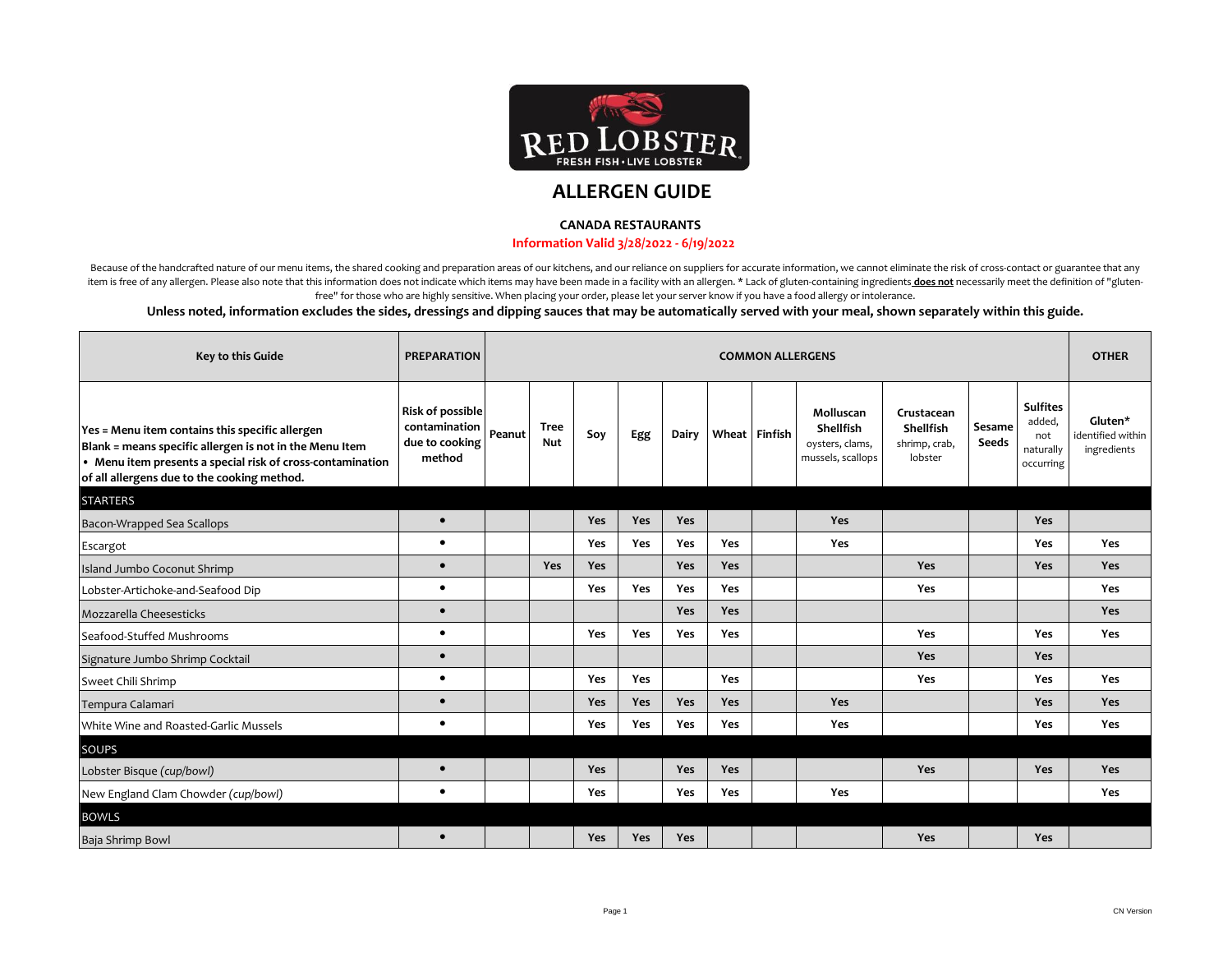| Yes = Menu item contains this specific allergen<br>Blank = means specific allergen is not in the Menu Item<br>• Menu item presents a special risk of cross-contamination<br>of all allergens due to the cooking method. | Risk of possible<br>contamination<br>due to cooking<br>method | Peanut | <b>Tree</b><br>Nut | Soy        | Egg        | Dairy      |     | Wheat Finfish | Molluscan<br><b>Shellfish</b><br>oysters, clams,<br>mussels, scallops | Crustacean<br><b>Shellfish</b><br>shrimp, crab,<br>lobster | Sesame<br>Seeds | <b>Sulfites</b><br>added,<br>not<br>naturally<br>occurring | Gluten*<br>identified within<br>ingredients |
|-------------------------------------------------------------------------------------------------------------------------------------------------------------------------------------------------------------------------|---------------------------------------------------------------|--------|--------------------|------------|------------|------------|-----|---------------|-----------------------------------------------------------------------|------------------------------------------------------------|-----------------|------------------------------------------------------------|---------------------------------------------|
| Classic Caesar Salad                                                                                                                                                                                                    | $\bullet$                                                     |        |                    |            | Yes        | <b>Yes</b> | Yes | Yes           |                                                                       |                                                            |                 |                                                            | Yes                                         |
| Classic Caesar Salad with Fire-Grilled Chicken                                                                                                                                                                          | $\bullet$                                                     |        |                    |            | Yes        | Yes        | Yes | Yes           |                                                                       |                                                            |                 |                                                            | <b>Yes</b>                                  |
| Classic Caesar Salad with Fire-Grilled Salmon                                                                                                                                                                           | $\bullet$                                                     |        |                    |            | Yes        | Yes        | Yes | Yes           |                                                                       |                                                            |                 |                                                            | Yes                                         |
| Classic Caesar Salad with Seasoned Shrimp                                                                                                                                                                               | $\bullet$                                                     |        |                    | <b>Yes</b> | Yes        | Yes        | Yes | Yes           |                                                                       | <b>Yes</b>                                                 |                 | Yes                                                        | <b>Yes</b>                                  |
| Sesame-Soy Salmon Bowl                                                                                                                                                                                                  | $\bullet$                                                     |        |                    | Yes        | <b>Yes</b> | Yes        | Yes | Yes           |                                                                       |                                                            | Yes             | Yes                                                        | Yes                                         |
| Kung Pao Noodles with Crispy Maritime Lobster Tail                                                                                                                                                                      | $\bullet$                                                     |        | <b>Yes</b>         | Yes        | Yes        | Yes        | Yes |               |                                                                       | <b>Yes</b>                                                 | <b>Yes</b>      | <b>Yes</b>                                                 | <b>Yes</b>                                  |
| Kung Pao Noodles with Chicken                                                                                                                                                                                           | $\bullet$                                                     |        | <b>Yes</b>         | Yes        |            |            | Yes |               |                                                                       |                                                            | Yes             | Yes                                                        | Yes                                         |
| Kung Pao Noodles with Crispy Shrimp                                                                                                                                                                                     | $\bullet$                                                     |        | <b>Yes</b>         | <b>Yes</b> |            |            | Yes |               |                                                                       | <b>Yes</b>                                                 | <b>Yes</b>      | Yes                                                        | <b>Yes</b>                                  |
| Linguini Alfredo with Cajun Chicken                                                                                                                                                                                     | $\bullet$                                                     |        |                    | Yes        | Yes        | Yes        | Yes |               |                                                                       |                                                            |                 | Yes                                                        | Yes                                         |
| Linguini Alfredo with Crab                                                                                                                                                                                              | $\bullet$                                                     |        |                    | Yes        | Yes        | Yes        | Yes |               |                                                                       | Yes                                                        |                 | Yes                                                        | <b>Yes</b>                                  |
| Linguini Alfredo with Lobster-and-Shrimp                                                                                                                                                                                | $\bullet$                                                     |        |                    | Yes        | Yes        | Yes        | Yes |               |                                                                       | Yes                                                        |                 | Yes                                                        | Yes                                         |
| Linguini Alfredo with Shrimp                                                                                                                                                                                            | $\bullet$                                                     |        |                    | <b>Yes</b> | Yes        | Yes        | Yes |               |                                                                       | <b>Yes</b>                                                 |                 | Yes                                                        | <b>Yes</b>                                  |
| HANDHELDS                                                                                                                                                                                                               |                                                               |        |                    |            |            |            |     |               |                                                                       |                                                            |                 |                                                            |                                             |
| Crispy Cod Sandwich                                                                                                                                                                                                     | $\bullet$                                                     |        |                    | Yes        | <b>Yes</b> | <b>Yes</b> | Yes | Yes           |                                                                       |                                                            |                 | Yes                                                        | Yes                                         |
| Nashville Hot Chicken Sandwich                                                                                                                                                                                          | $\bullet$                                                     |        |                    | <b>Yes</b> | <b>Yes</b> | <b>Yes</b> | Yes |               |                                                                       |                                                            |                 | Yes                                                        | <b>Yes</b>                                  |
| Wagyu Bacon Cheeseburger                                                                                                                                                                                                | $\bullet$                                                     |        |                    | Yes        | Yes        | Yes        | Yes |               |                                                                       |                                                            |                 |                                                            | Yes                                         |
| PERFECT PAIRINGS - ADD TO ANY MEAL                                                                                                                                                                                      |                                                               |        |                    |            |            |            |     |               |                                                                       |                                                            |                 |                                                            |                                             |
| Bacon-Wrapped Sea Scallops                                                                                                                                                                                              | $\bullet$                                                     |        |                    | Yes        | Yes        | Yes        |     |               | Yes                                                                   |                                                            |                 | Yes                                                        |                                             |
| Garlic Shrimp                                                                                                                                                                                                           | $\bullet$                                                     |        |                    | Yes        | Yes        | Yes        |     |               |                                                                       | Yes                                                        |                 | Yes                                                        |                                             |
| Maritime Lobster Tail - Classic (Add-On)                                                                                                                                                                                | $\bullet$                                                     |        |                    | Yes        | Yes        | Yes        |     |               |                                                                       | Yes                                                        |                 |                                                            |                                             |
| Maritime Lobster Tail – Fire-Grilled (Add-On)                                                                                                                                                                           | $\bullet$                                                     |        |                    | Yes        | <b>Yes</b> | Yes        |     |               |                                                                       | <b>Yes</b>                                                 |                 |                                                            |                                             |
| Red Argentinian Shrimp Skewer                                                                                                                                                                                           | $\bullet$                                                     |        |                    | Yes        | Yes        | <b>Yes</b> |     |               |                                                                       | Yes                                                        |                 | <b>Yes</b>                                                 |                                             |
| <b>INDULGENT CLASSICS</b>                                                                                                                                                                                               |                                                               |        |                    |            |            |            |     |               |                                                                       |                                                            |                 |                                                            |                                             |
| Canadian Snow Crab Legs                                                                                                                                                                                                 | $\bullet$                                                     |        |                    |            |            | Yes        |     |               |                                                                       | Yes                                                        |                 |                                                            |                                             |
| Double Lobster Tails                                                                                                                                                                                                    | $\bullet$                                                     |        |                    | <b>Yes</b> | <b>Yes</b> | <b>Yes</b> |     |               |                                                                       | <b>Yes</b>                                                 |                 | Yes                                                        |                                             |
| Fish and Chips                                                                                                                                                                                                          | $\bullet$                                                     |        |                    | Yes        | Yes        |            | Yes | Yes           |                                                                       |                                                            |                 |                                                            | Yes                                         |
| Hand-Breaded Chicken Tenders                                                                                                                                                                                            | $\bullet$                                                     |        |                    |            |            |            | Yes |               |                                                                       |                                                            |                 | Yes                                                        | <b>Yes</b>                                  |
| Island Jumbo Coconut Shrimp                                                                                                                                                                                             | $\bullet$                                                     |        | <b>Yes</b>         | <b>Yes</b> |            | <b>Yes</b> | Yes |               |                                                                       | <b>Yes</b>                                                 |                 | Yes                                                        | Yes                                         |
| Island Jumbo Coconut Shrimp (Add six more)                                                                                                                                                                              | $\bullet$                                                     |        | Yes                | Yes        |            | Yes        | Yes |               |                                                                       | <b>Yes</b>                                                 |                 | Yes                                                        | <b>Yes</b>                                  |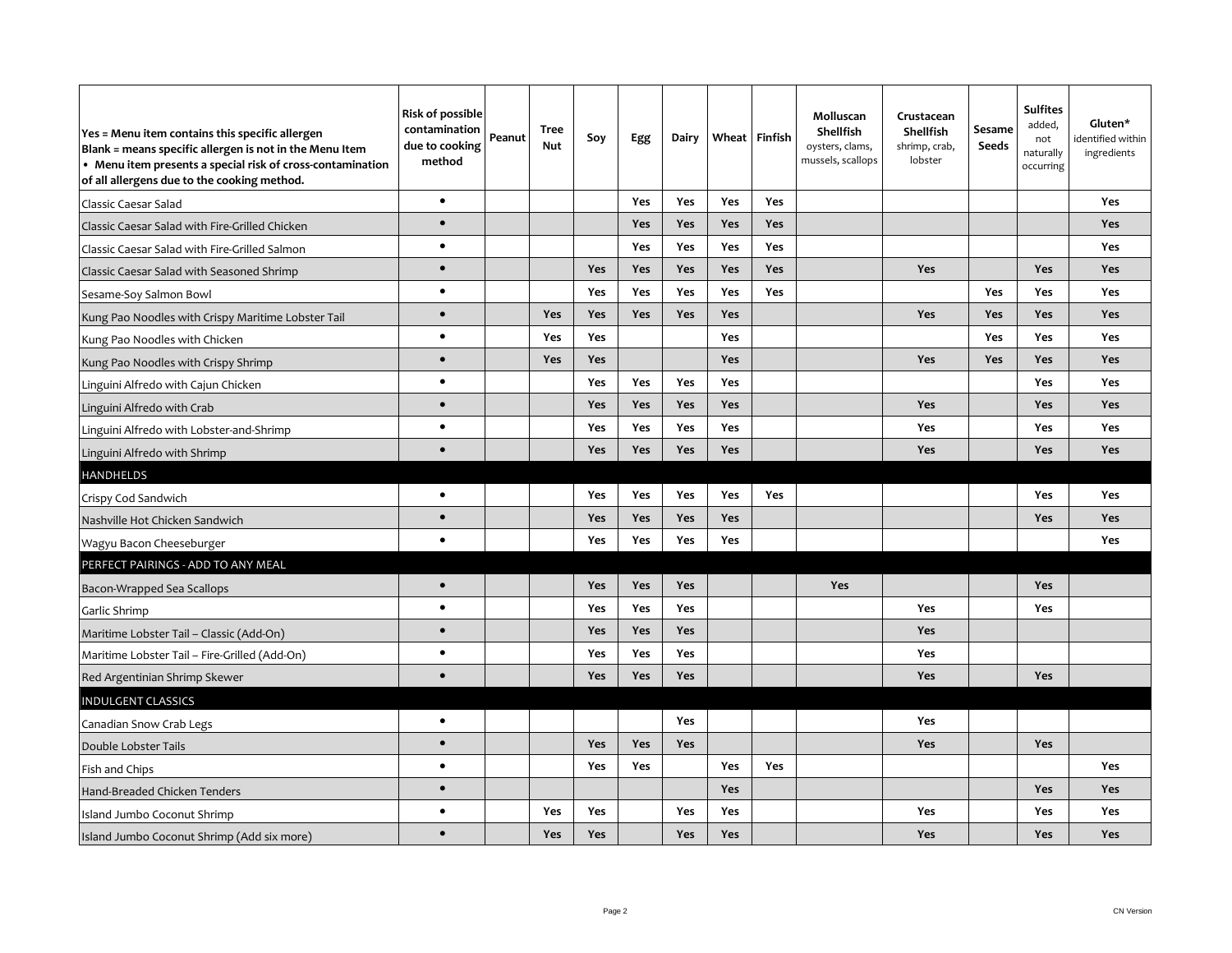| Yes = Menu item contains this specific allergen<br>Blank = means specific allergen is not in the Menu Item<br>• Menu item presents a special risk of cross-contamination<br>of all allergens due to the cooking method. | <b>Risk of possible</b><br>contamination<br>due to cooking<br>method | Peanut | Tree<br>Nut | Soy        | Egg        | Dairy      |            | Wheat Finfish | Molluscan<br>Shellfish<br>oysters, clams,<br>mussels, scallops | Crustacean<br>Shellfish<br>shrimp, crab,<br>lobster | Sesame<br>Seeds | <b>Sulfites</b><br>added,<br>not<br>naturally<br>occurring | Gluten*<br>identified within<br>ingredients |
|-------------------------------------------------------------------------------------------------------------------------------------------------------------------------------------------------------------------------|----------------------------------------------------------------------|--------|-------------|------------|------------|------------|------------|---------------|----------------------------------------------------------------|-----------------------------------------------------|-----------------|------------------------------------------------------------|---------------------------------------------|
| Live Maritime Lobster Dinner (Classic)                                                                                                                                                                                  | $\bullet$                                                            |        |             |            |            | Yes        |            |               |                                                                | Yes                                                 |                 |                                                            |                                             |
| Live Maritime Lobster Dinner (Stuffed)                                                                                                                                                                                  | $\bullet$                                                            |        |             | Yes        | Yes        | Yes        | Yes        |               |                                                                | <b>Yes</b>                                          |                 | Yes                                                        | <b>Yes</b>                                  |
| Lobster-Topped Stuffed Tilapia                                                                                                                                                                                          | $\bullet$                                                            |        |             | <b>Yes</b> | <b>Yes</b> | Yes        | <b>Yes</b> | <b>Yes</b>    |                                                                | Yes                                                 |                 | <b>Yes</b>                                                 | Yes                                         |
| Salmon New Orleans (half/full)                                                                                                                                                                                          | $\bullet$                                                            |        |             | Yes        |            | Yes        |            | <b>Yes</b>    |                                                                | Yes                                                 |                 | Yes                                                        |                                             |
| Fire-Grilled Salmon                                                                                                                                                                                                     | $\bullet$                                                            |        |             |            |            |            |            | Yes           |                                                                |                                                     |                 |                                                            |                                             |
| Garlic Shrimp Skewers                                                                                                                                                                                                   | $\bullet$                                                            |        |             | Yes        | Yes        | Yes        |            |               |                                                                | Yes                                                 |                 | Yes                                                        |                                             |
| Garlic Shrimp Skewers - Add a skewer                                                                                                                                                                                    | $\bullet$                                                            |        |             | Yes        | Yes        | Yes        |            |               |                                                                | Yes                                                 |                 | Yes                                                        |                                             |
| Tilapia and Scallops                                                                                                                                                                                                    | $\bullet$                                                            |        |             | Yes        | Yes        | Yes        |            | Yes           | Yes                                                            |                                                     |                 | Yes                                                        |                                             |
| Walt's Favourite Shrimp                                                                                                                                                                                                 | $\bullet$                                                            |        |             |            | Yes        | Yes        | Yes        |               |                                                                | Yes                                                 |                 | Yes                                                        | Yes                                         |
| <b>STEAKS</b>                                                                                                                                                                                                           |                                                                      |        |             |            |            |            |            |               |                                                                |                                                     |                 |                                                            |                                             |
| 7 oz. Sirloin                                                                                                                                                                                                           | $\bullet$                                                            |        |             | Yes        |            | Yes        |            |               |                                                                |                                                     |                 |                                                            |                                             |
| 6 oz. Filet Mignon                                                                                                                                                                                                      | $\bullet$                                                            |        |             | Yes        |            | Yes        |            |               |                                                                |                                                     |                 |                                                            |                                             |
| 10 oz. New York Strip                                                                                                                                                                                                   | $\bullet$                                                            |        |             | Yes        |            | Yes        |            |               |                                                                |                                                     |                 |                                                            |                                             |
| <b>SIGNATURE FEASTS</b>                                                                                                                                                                                                 |                                                                      |        |             |            |            |            |            |               |                                                                |                                                     |                 |                                                            |                                             |
| Admiral's Feast                                                                                                                                                                                                         | $\bullet$                                                            |        |             | Yes        | Yes        | Yes        | <b>Yes</b> | <b>Yes</b>    | Yes                                                            | Yes                                                 |                 | Yes                                                        | Yes                                         |
| Bar Harbor Lobster Bake                                                                                                                                                                                                 | $\bullet$                                                            |        |             | Yes        | <b>Yes</b> | Yes        | Yes        |               | Yes                                                            | Yes                                                 |                 | Yes                                                        | Yes                                         |
| Date Night Feast For Two                                                                                                                                                                                                | $\bullet$                                                            |        |             | Yes        | Yes        | Yes        | Yes        |               |                                                                | Yes                                                 |                 | Yes                                                        | Yes                                         |
| Lobster Lover's Dream                                                                                                                                                                                                   | $\bullet$                                                            |        |             | Yes        | Yes        | Yes        | Yes        |               |                                                                | <b>Yes</b>                                          |                 | Yes                                                        | Yes                                         |
| Lobster, Shrimp and Salmon                                                                                                                                                                                              | $\bullet$                                                            |        |             | Yes        | Yes        | Yes        |            | <b>Yes</b>    |                                                                | Yes                                                 |                 | Yes                                                        |                                             |
| Mariner's Feast                                                                                                                                                                                                         | $\bullet$                                                            |        |             | <b>Yes</b> | <b>Yes</b> | Yes        | Yes        | Yes           | Yes                                                            | <b>Yes</b>                                          |                 | Yes                                                        | <b>Yes</b>                                  |
| Seafarer's Feast                                                                                                                                                                                                        | $\bullet$                                                            |        |             | Yes        | Yes        | Yes        | Yes        |               | Yes                                                            | Yes                                                 |                 | Yes                                                        | Yes                                         |
| Seaside Shrimp Trio                                                                                                                                                                                                     | $\bullet$                                                            |        |             | Yes        | Yes        | Yes        | Yes        |               |                                                                | Yes                                                 |                 | Yes                                                        | Yes                                         |
| Ultimate Feast <sup>®</sup>                                                                                                                                                                                             | $\bullet$                                                            |        |             | Yes        | Yes        | Yes        | Yes        |               |                                                                | Yes                                                 |                 | Yes                                                        | Yes                                         |
| <b>Ultimate Surf and Turf</b>                                                                                                                                                                                           | $\bullet$                                                            |        |             | Yes        | Yes        | <b>Yes</b> |            |               | <b>Yes</b>                                                     | <b>Yes</b>                                          |                 | Yes                                                        |                                             |
| CREATE YOUR OWN (CYO) FEAST                                                                                                                                                                                             |                                                                      |        |             |            |            |            |            |               |                                                                |                                                     |                 |                                                            |                                             |
| Bacon-Wrapped Sea Scallops - CYO                                                                                                                                                                                        | $\bullet$                                                            |        |             | <b>Yes</b> | Yes        | Yes        |            |               | Yes                                                            |                                                     |                 | <b>Yes</b>                                                 |                                             |
| Fire-Grilled Salmon - CYO                                                                                                                                                                                               | $\bullet$                                                            |        |             |            |            |            |            | Yes           |                                                                |                                                     |                 |                                                            |                                             |
| Fire-Grilled Sirloin 7 oz. - CYO                                                                                                                                                                                        | $\bullet$                                                            |        |             | Yes        |            | Yes        |            |               |                                                                |                                                     |                 |                                                            |                                             |
| Fire-Grilled Tilapia - CYO                                                                                                                                                                                              | $\bullet$                                                            |        |             |            |            |            |            | Yes           |                                                                |                                                     |                 |                                                            |                                             |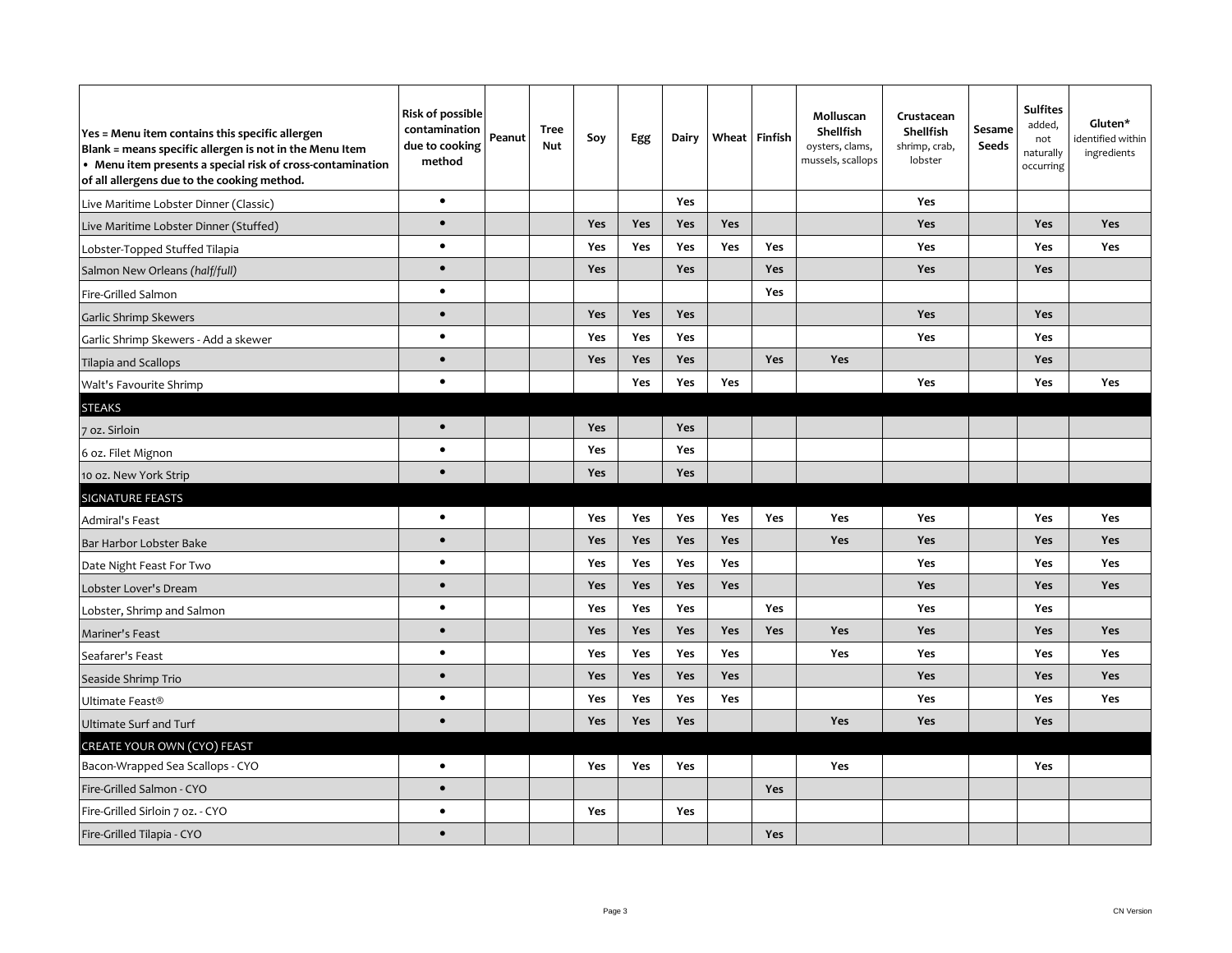| Yes = Menu item contains this specific allergen<br>Blank = means specific allergen is not in the Menu Item<br>• Menu item presents a special risk of cross-contamination<br>of all allergens due to the cooking method. | Risk of possible<br>contamination<br>due to cooking<br>method | Peanut | Tree<br><b>Nut</b> | Soy        | Egg        | Dairy      |     | Wheat Finfish | Molluscan<br>Shellfish<br>oysters, clams,<br>mussels, scallops | Crustacean<br>Shellfish<br>shrimp, crab,<br>lobster | Sesame<br><b>Seeds</b> | <b>Sulfites</b><br>added,<br>not<br>naturally<br>occurring | Gluten*<br>identified within<br>ingredients |
|-------------------------------------------------------------------------------------------------------------------------------------------------------------------------------------------------------------------------|---------------------------------------------------------------|--------|--------------------|------------|------------|------------|-----|---------------|----------------------------------------------------------------|-----------------------------------------------------|------------------------|------------------------------------------------------------|---------------------------------------------|
| Garlic Shrimp - CYO                                                                                                                                                                                                     | $\bullet$                                                     |        |                    | Yes        | Yes        | Yes        |     |               |                                                                | Yes                                                 |                        | Yes                                                        |                                             |
| Island Jumbo Coconut Shrimp - CYO                                                                                                                                                                                       | $\bullet$                                                     |        | <b>Yes</b>         | Yes        |            | Yes        | Yes |               |                                                                | Yes                                                 |                        | Yes                                                        | Yes                                         |
| Red Argentinian Shrimp Skewers                                                                                                                                                                                          | $\bullet$                                                     |        |                    | Yes        | Yes        | Yes        |     |               |                                                                | Yes                                                 |                        | Yes                                                        |                                             |
| Shrimp Linguini Alfredo - CYO                                                                                                                                                                                           | $\bullet$                                                     |        |                    | <b>Yes</b> | Yes        | Yes        | Yes |               |                                                                | <b>Yes</b>                                          |                        | Yes                                                        | <b>Yes</b>                                  |
| Walt's Favourite Shrimp - CYO                                                                                                                                                                                           | $\bullet$                                                     |        |                    |            | <b>Yes</b> | Yes        | Yes |               |                                                                | <b>Yes</b>                                          |                        | <b>Yes</b>                                                 | <b>Yes</b>                                  |
| <b>CLASSIC SIDES</b>                                                                                                                                                                                                    |                                                               |        |                    |            |            |            |     |               |                                                                |                                                     |                        |                                                            |                                             |
| <b>Baked Potato</b>                                                                                                                                                                                                     |                                                               |        |                    |            |            |            |     |               |                                                                |                                                     |                        |                                                            |                                             |
| Add Butter to Baked Potato                                                                                                                                                                                              |                                                               |        |                    | Yes        |            | Yes        |     |               |                                                                |                                                     |                        |                                                            |                                             |
| Add Sour Cream to Baked Potato                                                                                                                                                                                          |                                                               |        |                    |            |            | Yes        |     |               |                                                                |                                                     |                        |                                                            |                                             |
| Coleslaw                                                                                                                                                                                                                |                                                               |        |                    |            | Yes        |            |     |               |                                                                |                                                     |                        |                                                            |                                             |
| Green Beans                                                                                                                                                                                                             |                                                               |        |                    |            |            |            |     |               |                                                                |                                                     |                        |                                                            |                                             |
| Mashed Potatoes                                                                                                                                                                                                         |                                                               |        |                    | Yes        |            | <b>Yes</b> |     |               |                                                                |                                                     |                        |                                                            |                                             |
| Rice                                                                                                                                                                                                                    |                                                               |        |                    | <b>Yes</b> | Yes        | Yes        |     |               |                                                                |                                                     |                        | <b>Yes</b>                                                 |                                             |
| Sea-Salted Fries                                                                                                                                                                                                        | $\bullet$                                                     |        |                    |            |            |            |     |               |                                                                |                                                     |                        |                                                            |                                             |
| PREMIUM SIDES                                                                                                                                                                                                           |                                                               |        |                    |            |            |            |     |               |                                                                |                                                     |                        |                                                            |                                             |
| Bacon Mac and Cheese                                                                                                                                                                                                    | $\bullet$                                                     |        |                    | <b>Yes</b> | Yes        | <b>Yes</b> | Yes |               |                                                                | <b>Yes</b>                                          |                        |                                                            | <b>Yes</b>                                  |
| Crispy Brussel Sprouts                                                                                                                                                                                                  | $\bullet$                                                     |        |                    | Yes        |            |            | Yes |               |                                                                |                                                     |                        |                                                            | <b>Yes</b>                                  |
| Lobster Topped Baked Potato                                                                                                                                                                                             | $\bullet$                                                     |        |                    | Yes        |            | Yes        | Yes | Yes           |                                                                | <b>Yes</b>                                          |                        | <b>Yes</b>                                                 | Yes                                         |
| Lobster Topped Mashed Potatoes                                                                                                                                                                                          | $\bullet$                                                     |        |                    | Yes        |            | Yes        | Yes | Yes           |                                                                | <b>Yes</b>                                          |                        | Yes                                                        | <b>Yes</b>                                  |
| <b>DAILY DEALS</b>                                                                                                                                                                                                      |                                                               |        |                    |            |            |            |     |               |                                                                |                                                     |                        |                                                            |                                             |
| MONDAY: Endless Shrimp - Hand-Crafted Garlic Shrimp<br>(Initial/Refill)                                                                                                                                                 | $\bullet$                                                     |        |                    | Yes        | <b>Yes</b> | Yes        |     |               |                                                                | <b>Yes</b>                                          |                        | Yes                                                        |                                             |
| MONDAY: Endless Shrimp - Grilled Shrimp Skewer<br>(Initial/Refill)                                                                                                                                                      | $\bullet$                                                     |        |                    | Yes        | Yes        | Yes        |     |               |                                                                | Yes                                                 |                        | Yes                                                        |                                             |
| MONDAY: Endless Shrimp - Island Jumbo Coconut Shrimp<br>(Initial/Refill)                                                                                                                                                | $\bullet$                                                     |        | <b>Yes</b>         | Yes        |            | Yes        | Yes |               |                                                                | <b>Yes</b>                                          |                        | <b>Yes</b>                                                 | <b>Yes</b>                                  |
| MONDAY: Endless Shrimp - Walt's Favourite Shrimp<br>(Initial/Refill)                                                                                                                                                    | $\bullet$                                                     |        |                    |            | Yes        | Yes        | Yes |               |                                                                | <b>Yes</b>                                          |                        | Yes                                                        | <b>Yes</b>                                  |
| TUESDAY: Sirloin and Fried Shrimp                                                                                                                                                                                       | $\bullet$                                                     |        |                    | Yes        | Yes        | Yes        | Yes |               |                                                                | Yes                                                 |                        | Yes                                                        | <b>Yes</b>                                  |
| WEDNESDAY: Fish and Chips                                                                                                                                                                                               | $\bullet$                                                     |        |                    | Yes        | Yes        |            | Yes | Yes           |                                                                |                                                     |                        |                                                            | <b>Yes</b>                                  |
| <b>FRIDAY: Walt's Favourite</b>                                                                                                                                                                                         | $\bullet$                                                     |        |                    |            | Yes        | Yes        | Yes |               |                                                                | Yes                                                 |                        | <b>Yes</b>                                                 | <b>Yes</b>                                  |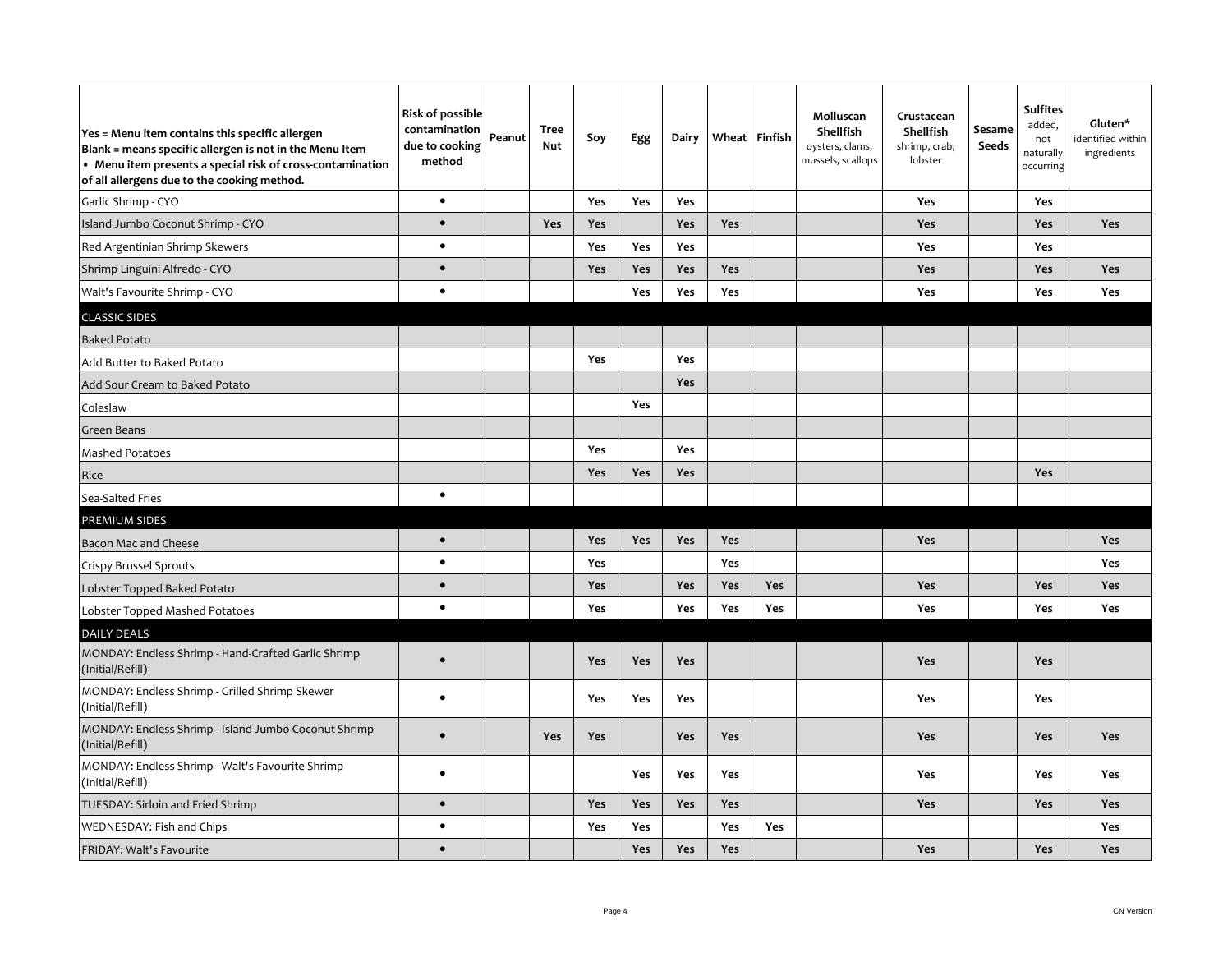| Yes = Menu item contains this specific allergen<br>Blank = means specific allergen is not in the Menu Item<br>• Menu item presents a special risk of cross-contamination<br>of all allergens due to the cooking method. | <b>Risk of possible</b><br>contamination<br>due to cooking<br>method | Peanut | Tree<br>Nut | Soy        | Egg        | Dairy |     | Wheat Finfish | Molluscan<br>Shellfish<br>oysters, clams,<br>mussels, scallops | Crustacean<br>Shellfish<br>shrimp, crab,<br>lobster | Sesame<br>Seeds | <b>Sulfites</b><br>added,<br>not<br>naturally<br>occurring | Gluten*<br>identified within<br>ingredients |
|-------------------------------------------------------------------------------------------------------------------------------------------------------------------------------------------------------------------------|----------------------------------------------------------------------|--------|-------------|------------|------------|-------|-----|---------------|----------------------------------------------------------------|-----------------------------------------------------|-----------------|------------------------------------------------------------|---------------------------------------------|
| <b>DESSERTS</b>                                                                                                                                                                                                         |                                                                      |        |             |            |            |       |     |               |                                                                |                                                     |                 |                                                            |                                             |
| Brownie Overboard™                                                                                                                                                                                                      |                                                                      |        | <b>Yes</b>  | <b>Yes</b> | <b>Yes</b> | Yes   | Yes |               |                                                                |                                                     |                 |                                                            | <b>Yes</b>                                  |
| Chocolate Wave                                                                                                                                                                                                          |                                                                      |        |             | Yes        | Yes        | Yes   | Yes |               |                                                                |                                                     |                 | Yes                                                        | Yes                                         |
| Vanilla Bean Cheesecake                                                                                                                                                                                                 |                                                                      |        |             | Yes        | Yes        | Yes   | Yes |               |                                                                |                                                     |                 |                                                            | Yes                                         |
| Warm Apple Crostada                                                                                                                                                                                                     |                                                                      |        |             | Yes        | Yes        | Yes   | Yes |               |                                                                |                                                     |                 |                                                            | Yes                                         |
|                                                                                                                                                                                                                         |                                                                      |        |             |            |            |       |     |               |                                                                |                                                     |                 |                                                            |                                             |
| Signature Biscuits                                                                                                                                                                                                      | $\bullet$                                                            |        |             | <b>Yes</b> | Yes        | Yes   | Yes |               |                                                                |                                                     |                 | Yes                                                        | Yes                                         |
| <b>DRESSINGS &amp; SAUCES</b>                                                                                                                                                                                           |                                                                      |        |             |            |            |       |     |               |                                                                |                                                     |                 |                                                            |                                             |
| 100% Pure Melted Butter                                                                                                                                                                                                 |                                                                      |        |             |            |            | Yes   |     |               |                                                                |                                                     |                 |                                                            |                                             |
| <b>Blue Cheese Dressing</b>                                                                                                                                                                                             |                                                                      |        |             | <b>Yes</b> | Yes        | Yes   |     |               |                                                                |                                                     |                 |                                                            |                                             |
| <b>Butter</b>                                                                                                                                                                                                           |                                                                      |        |             | Yes        |            | Yes   |     |               |                                                                |                                                     |                 |                                                            |                                             |
| Caesar Dressing                                                                                                                                                                                                         |                                                                      |        |             | Yes        | Yes        | Yes   |     | Yes           |                                                                |                                                     |                 |                                                            |                                             |
| Champagne Vinaigrette Dressing                                                                                                                                                                                          |                                                                      |        |             | Yes        |            |       |     |               |                                                                |                                                     |                 | Yes                                                        |                                             |
| Cocktail Sauce                                                                                                                                                                                                          |                                                                      |        |             |            |            |       |     |               |                                                                |                                                     |                 | Yes                                                        |                                             |
| French Dressing                                                                                                                                                                                                         |                                                                      |        |             |            |            |       |     |               |                                                                |                                                     |                 |                                                            |                                             |
| Ketchup                                                                                                                                                                                                                 |                                                                      |        |             |            |            |       |     |               |                                                                |                                                     |                 |                                                            |                                             |
| Marinara Sauce                                                                                                                                                                                                          |                                                                      |        |             |            |            |       |     |               |                                                                |                                                     |                 |                                                            |                                             |
| Pico de Gallo                                                                                                                                                                                                           |                                                                      |        |             |            |            |       |     |               |                                                                |                                                     |                 |                                                            |                                             |
| Piña Colada Sauce                                                                                                                                                                                                       |                                                                      |        | Yes         |            |            | Yes   |     |               |                                                                |                                                     |                 |                                                            |                                             |
| Plum Sauce                                                                                                                                                                                                              |                                                                      |        |             |            |            |       |     |               |                                                                |                                                     |                 | Yes                                                        |                                             |
| <b>Ranch Dressing</b>                                                                                                                                                                                                   |                                                                      |        |             |            | Yes        | Yes   |     |               |                                                                |                                                     |                 |                                                            |                                             |
| Sour Cream                                                                                                                                                                                                              |                                                                      |        |             |            |            | Yes   |     |               |                                                                |                                                     |                 |                                                            |                                             |
| <b>Tartar Sauce</b>                                                                                                                                                                                                     |                                                                      |        |             | Yes        | Yes        |       |     |               |                                                                |                                                     |                 |                                                            |                                             |
| Thousand Island Dressing                                                                                                                                                                                                |                                                                      |        |             | Yes        | Yes        |       |     |               |                                                                |                                                     |                 |                                                            |                                             |
| WEEKDAY LUNCH SPECIALS                                                                                                                                                                                                  |                                                                      |        |             |            |            |       |     |               |                                                                |                                                     |                 |                                                            |                                             |
| Classic Caesar Salad with Fire-Grilled Chicken                                                                                                                                                                          | $\bullet$                                                            |        |             |            | Yes        | Yes   | Yes | <b>Yes</b>    |                                                                |                                                     |                 |                                                            | Yes                                         |
| Classic Caesar Salad with Seasoned Shrimp                                                                                                                                                                               | $\bullet$                                                            |        |             | Yes        | Yes        | Yes   | Yes | Yes           |                                                                | Yes                                                 |                 | Yes                                                        | Yes                                         |
| Crispy Cod Sandwich                                                                                                                                                                                                     | $\bullet$                                                            |        |             | Yes        | Yes        | Yes   | Yes | Yes           |                                                                |                                                     |                 | <b>Yes</b>                                                 | Yes                                         |
| Fire-Grilled Salmon                                                                                                                                                                                                     | $\bullet$                                                            |        |             |            |            |       |     | Yes           |                                                                |                                                     |                 |                                                            |                                             |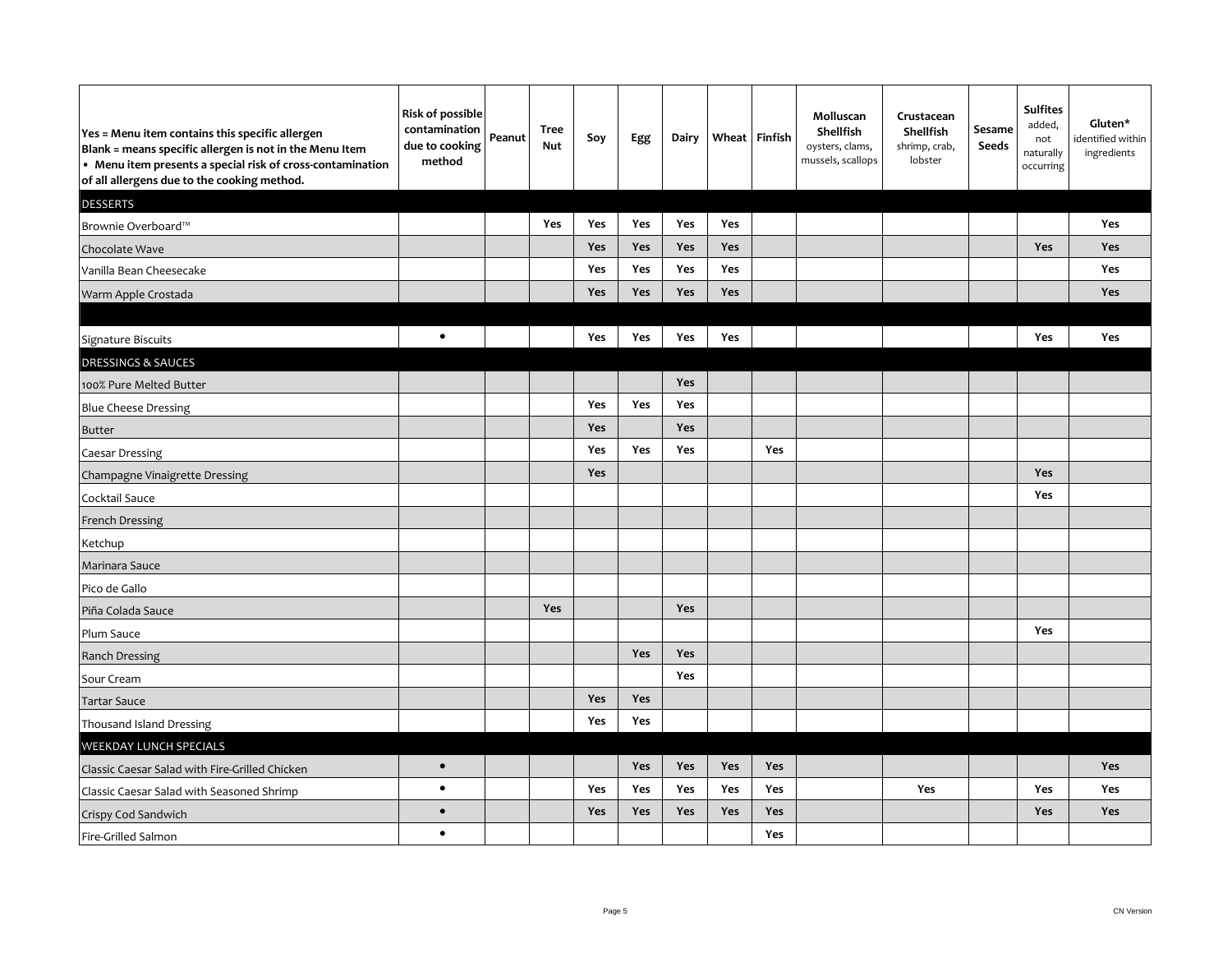| Yes = Menu item contains this specific allergen<br>Blank = means specific allergen is not in the Menu Item<br>• Menu item presents a special risk of cross-contamination<br>of all allergens due to the cooking method. | <b>Risk of possible</b><br>contamination<br>due to cooking<br>method | Peanut | <b>Tree</b><br><b>Nut</b> | Soy        | Egg        | Dairy      |     | Wheat Finfish | Molluscan<br>Shellfish<br>oysters, clams,<br>mussels, scallops | Crustacean<br>Shellfish<br>shrimp, crab,<br>lobster | Sesame<br><b>Seeds</b> | <b>Sulfites</b><br>added,<br>not<br>naturally<br>occurring | Gluten*<br>identified within<br>ingredients |
|-------------------------------------------------------------------------------------------------------------------------------------------------------------------------------------------------------------------------|----------------------------------------------------------------------|--------|---------------------------|------------|------------|------------|-----|---------------|----------------------------------------------------------------|-----------------------------------------------------|------------------------|------------------------------------------------------------|---------------------------------------------|
| Fire-Grilled Tilapia                                                                                                                                                                                                    | $\bullet$                                                            |        |                           |            |            |            |     | <b>Yes</b>    |                                                                |                                                     |                        |                                                            |                                             |
| Garlic Shrimp                                                                                                                                                                                                           | $\bullet$                                                            |        |                           | Yes        | Yes        | Yes        |     |               |                                                                | Yes                                                 |                        | Yes                                                        |                                             |
| Grilled Chicken Breast                                                                                                                                                                                                  | $\bullet$                                                            |        |                           |            |            |            |     |               |                                                                |                                                     |                        |                                                            |                                             |
| Hand-Battered Cod                                                                                                                                                                                                       | $\bullet$                                                            |        |                           | <b>Yes</b> | <b>Yes</b> |            | Yes | <b>Yes</b>    |                                                                |                                                     |                        |                                                            | Yes                                         |
| <b>Island Jumbo Coconut Shrimp</b>                                                                                                                                                                                      | $\bullet$                                                            |        | <b>Yes</b>                | Yes        |            | Yes        | Yes |               |                                                                | <b>Yes</b>                                          |                        | Yes                                                        | <b>Yes</b>                                  |
| Linguini Alfredo with Shrimp                                                                                                                                                                                            | $\bullet$                                                            |        |                           | <b>Yes</b> | Yes        | Yes        | Yes |               |                                                                | Yes                                                 |                        | Yes                                                        | Yes                                         |
| Popcorn Shrimp                                                                                                                                                                                                          | $\bullet$                                                            |        |                           | Yes        | Yes        | Yes        | Yes |               |                                                                | Yes                                                 |                        | Yes                                                        | <b>Yes</b>                                  |
| Walt's Favourite Shrimp                                                                                                                                                                                                 | $\bullet$                                                            |        |                           |            | Yes        | <b>Yes</b> | Yes |               |                                                                | Yes                                                 |                        | Yes                                                        | Yes                                         |
| 3 FROM THE SEA                                                                                                                                                                                                          |                                                                      |        |                           |            |            |            |     |               |                                                                |                                                     |                        |                                                            |                                             |
| <b>CHOOSE A SOUP OR SALAD</b>                                                                                                                                                                                           |                                                                      |        |                           |            |            |            |     |               |                                                                |                                                     |                        |                                                            |                                             |
| Lobster Bisque                                                                                                                                                                                                          | $\bullet$                                                            |        |                           | Yes        |            | Yes        | Yes |               |                                                                | <b>Yes</b>                                          |                        | Yes                                                        | <b>Yes</b>                                  |
| New England Clam Chowder                                                                                                                                                                                                | $\bullet$                                                            |        |                           | <b>Yes</b> |            | Yes        | Yes |               | Yes                                                            |                                                     |                        |                                                            | <b>Yes</b>                                  |
| Side Caesar Salad                                                                                                                                                                                                       | $\bullet$                                                            |        |                           |            | Yes        | Yes        | Yes | Yes           |                                                                |                                                     |                        |                                                            | <b>Yes</b>                                  |
| <b>CHOOSE A STARTER</b>                                                                                                                                                                                                 |                                                                      |        |                           |            |            |            |     |               |                                                                |                                                     |                        |                                                            |                                             |
| Island Jumbo Coconut Shrimp                                                                                                                                                                                             | $\bullet$                                                            |        | <b>Yes</b>                | <b>Yes</b> |            | Yes        | Yes |               |                                                                | Yes                                                 |                        | Yes                                                        | Yes                                         |
| Mozzarella Cheesesticks                                                                                                                                                                                                 | $\bullet$                                                            |        |                           |            |            | Yes        | Yes |               |                                                                |                                                     |                        |                                                            | Yes                                         |
| Signature Jumbo Shrimp Cocktail                                                                                                                                                                                         | $\bullet$                                                            |        |                           |            |            |            |     |               |                                                                | Yes                                                 |                        | Yes                                                        |                                             |
| <b>CHOOSE AN ENTRÉE</b>                                                                                                                                                                                                 |                                                                      |        |                           |            |            |            |     |               |                                                                |                                                     |                        |                                                            |                                             |
| Fish and Chips                                                                                                                                                                                                          | $\bullet$                                                            |        |                           | Yes        | Yes        |            | Yes | Yes           |                                                                |                                                     |                        |                                                            | Yes                                         |
| Linguini Alfredo with Shrimp                                                                                                                                                                                            | $\bullet$                                                            |        |                           | Yes        | Yes        | Yes        | Yes |               |                                                                | Yes                                                 |                        | Yes                                                        | Yes                                         |
| Baja Shrimp Bowl                                                                                                                                                                                                        | $\bullet$                                                            |        |                           | Yes        | Yes        | Yes        |     |               |                                                                | <b>Yes</b>                                          |                        | Yes                                                        |                                             |
| Fire-Grilled Salmon                                                                                                                                                                                                     | $\bullet$                                                            |        |                           |            |            |            |     | <b>Yes</b>    |                                                                |                                                     |                        |                                                            |                                             |
| Hand-Breaded Chicken Tenders                                                                                                                                                                                            | $\bullet$                                                            |        |                           |            |            |            | Yes |               |                                                                |                                                     |                        | Yes                                                        | Yes                                         |
| Linguini Alfredo with Cajun Chicken                                                                                                                                                                                     | $\bullet$                                                            |        |                           | Yes        | Yes        | Yes        | Yes |               |                                                                |                                                     |                        | Yes                                                        | Yes                                         |
| Wagyu Bacon Cheeseburger                                                                                                                                                                                                | $\bullet$                                                            |        |                           | Yes        | <b>Yes</b> | <b>Yes</b> | Yes |               |                                                                |                                                     |                        |                                                            | <b>Yes</b>                                  |
| KIDS' SEASIDE MENU                                                                                                                                                                                                      |                                                                      |        |                           |            |            |            |     |               |                                                                |                                                     |                        |                                                            |                                             |
| Fire-Grilled Shrimp                                                                                                                                                                                                     | $\bullet$                                                            |        |                           | Yes        | Yes        | Yes        |     |               |                                                                | Yes                                                 |                        | Yes                                                        |                                             |
| Popcorn Shrimp                                                                                                                                                                                                          | $\bullet$                                                            |        |                           | Yes        | Yes        | Yes        | Yes |               |                                                                | Yes                                                 |                        | Yes                                                        | <b>Yes</b>                                  |
| Macaroni & Cheese                                                                                                                                                                                                       | $\bullet$                                                            |        |                           | Yes        |            | Yes        | Yes |               |                                                                |                                                     |                        |                                                            | <b>Yes</b>                                  |